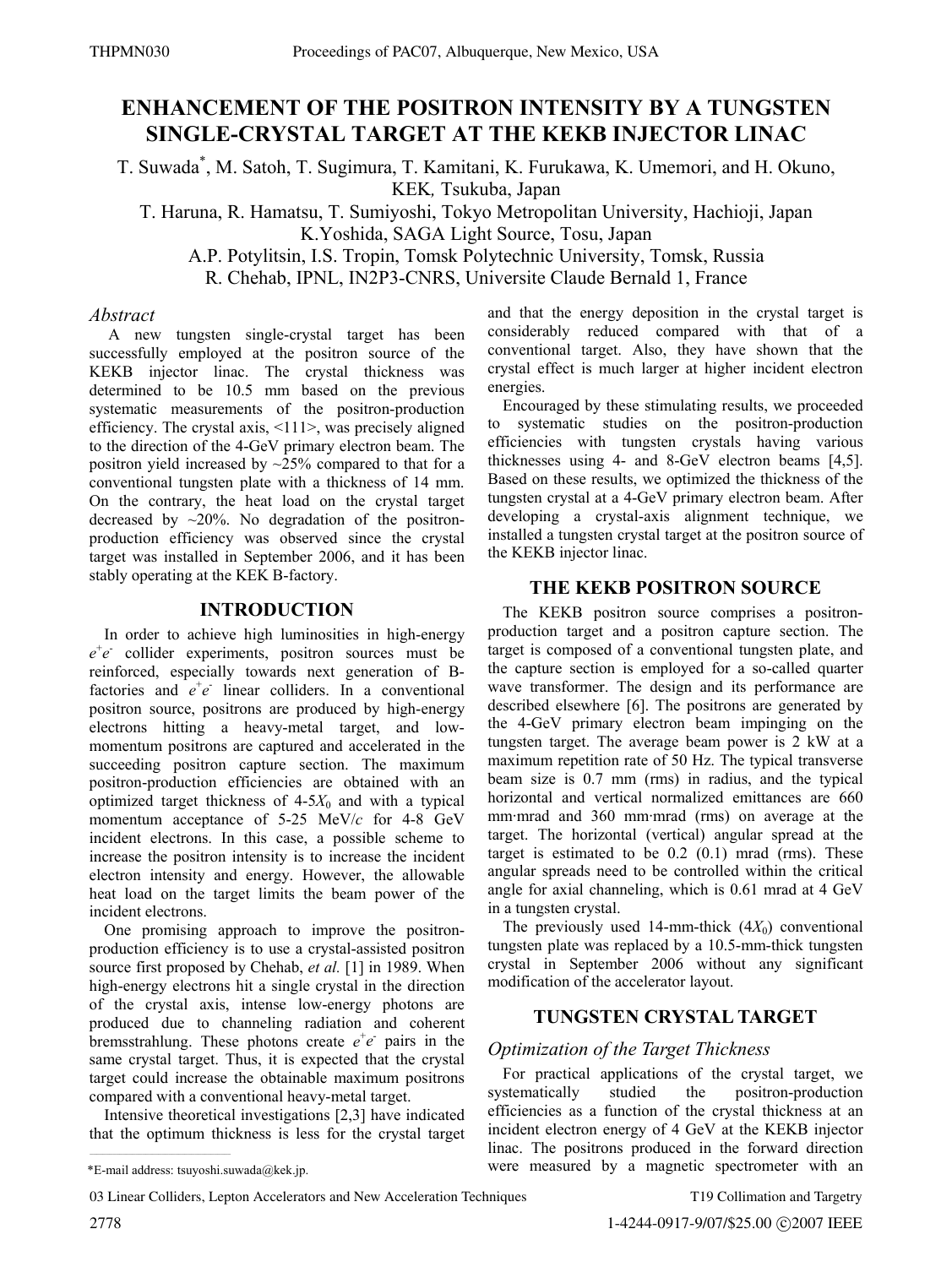angular acceptance of about 1 msr and a typical momentum acceptance of 2.4% (at the momentum of 20 MeV/*c*) in the momentum range of 5-20 MeV/*c*. Tungsten crystal targets with various thicknesses were tested and the optimum thickness was investigated with an incident electron energy of 4 GeV. Figure 1 shows the results of the positron-production efficiencies measured at a momentum of 20 MeV/*c*.



Figure 1: Positron-production efficiencies measured for the tungsten crystal as a function of the crystal thickness (see [5]). The solid curves through the data are gammafunction fits of the data.

The optimum thickness giving the maximum positronproduction efficiency was obtained to be about 10 mm. As a comparison, it was about 14 mm for the conventional tungsten plate. From these data, it was concluded that the maximum positron yield for the 10 mm-thick tungsten crystal target was about 26% larger than that for the conventional tungsten plate at a momentum of 20 MeV/*c*. The peak width of the rocking curve was also obtained to be 40 mrad in FWHM (see [5]). The relatively large peak width helps us to relax the tolerance of the target axis alignment with respect to the direction of the primary electron beam.

## *Target Fabrication*

Figure 2 (a) shows a mechanical drawing of the target assembly with a tungsten crystal target. The crystal target with a thickness of 10.5 mm and a cross section of 5 mm  $\times$  5 mm is fixed at the center of a cylindrical copper body for water cooling with a hot isostatic pressing technique. Figure 2 (b) also shows the target assembly installed in a vacuum chamber. The heat at the target is conducted through a cooling water channel wound around a copper body of 50-mm diameter. Two thermocouples are mounted near the tungsten crystal in order to measure the temperature rise. The target assembly linked with a mechanical linear actuator is mounted in a vacuum chamber. It is inserted into the beam line by the linear actuator for an injection request of the positron beam.

Since there was no room to install a goniometer for controlling the crystal axis with respect to the incident electron beam, the target assembly was carefully

fabricated so that the central axis of the cylindrical copper body corresponded exactly to the crystal axis, <111>. In order to precisely align these two axes, the relative inclination angles between them were obtained by setting the copper body on a positioning jig and by measuring the crystal axis with an *X*-ray Bragg reflection method. Based on the results, the copper body was mechanically machined so as to correct for any misalignment.





Figure 2: (a) Mechanical drawing of the target assembly. Primary electrons (blue arrow) impinge the tungsten crystal target and are converted to electrons (blue arrow) and positrons (red arrow). (b) Target assembly installed in a vacuum chamber seen from downstream.

## **PERFORMANCE OF THE CRYSTAL TARGET**

#### *Positron-production Efficiency*

Beam tests were carried out by adjusting the incident angles of the primary electron beam at the crystal target with two sets (horizontal and vertical) of upstream steering magnets. The charges of the primary electron beam was 7.5 nC/bunch on average during the beam tests.

After optimization of the two sets of steering magnets, both the positron and primary electron charges were simultaneously measured with the upstream and downstream beam-position monitors. Figure 3 shows the distributions of the positron-production efficiencies  $(Ne^{\dagger}/Ne^{\dagger})$  of the 1st bunch measured for each beam pulse, where  $N_e$ <sup>+</sup> is the number of positrons captured in the positron capture section and N<sub>e</sub> is the number of the primary electrons.

03 Linear Colliders, Lepton Accelerators and New Acceleration Techniques